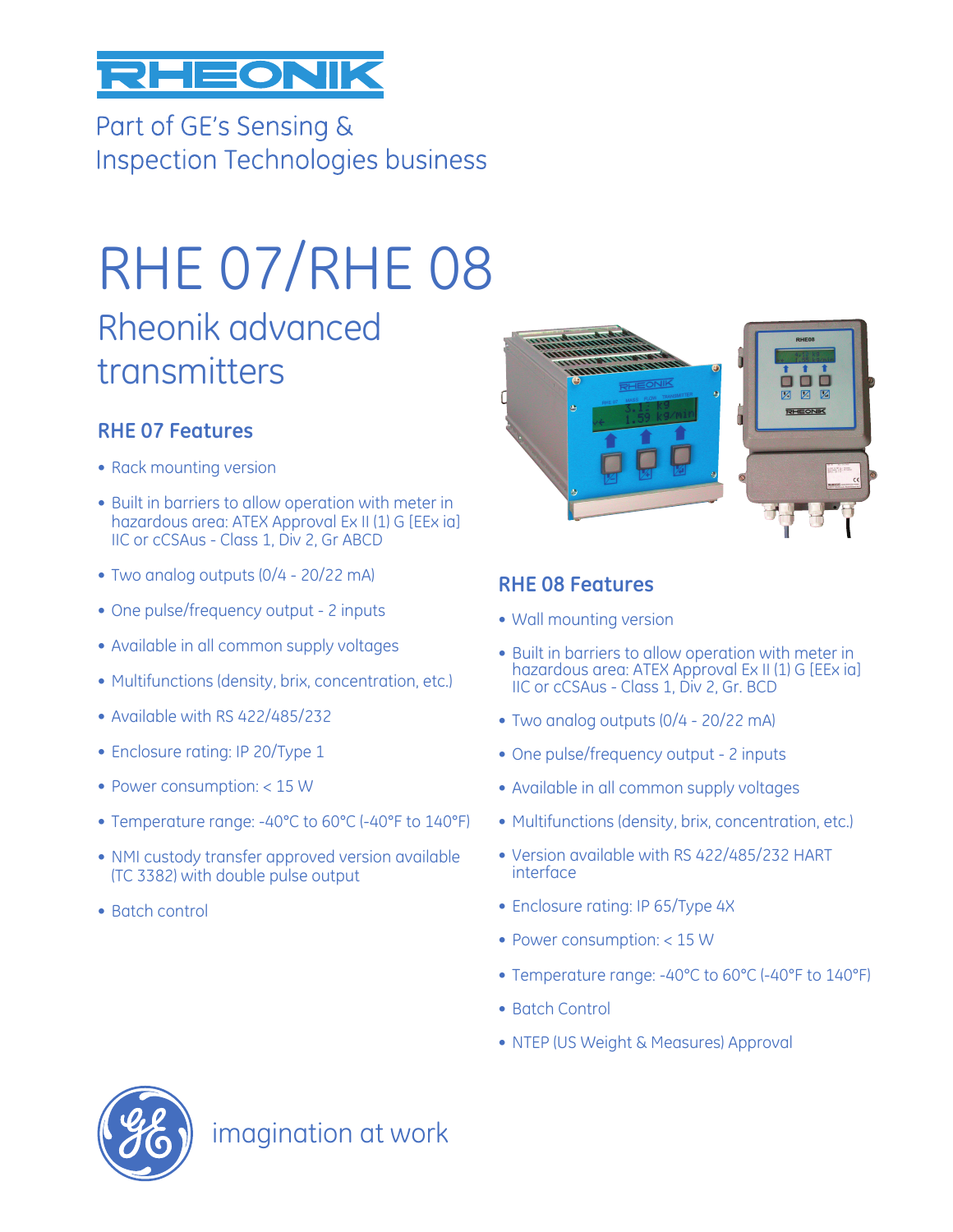## RHE 07 Specifications RHE 08 Specifications

#### 128 mm E 67 INNSS FLO 504378.4 kg<br>104.8 kg/min Ð  $\overline{\mathbf{r}}$ 蛵 230 mm 142 mm



| <b>RHE 07 Specifications</b> |                                                                                              |  |  |
|------------------------------|----------------------------------------------------------------------------------------------|--|--|
| Housing                      | 1/3, 19 in rack modle (**)                                                                   |  |  |
| Enclosure rating             | IP 20                                                                                        |  |  |
| Dimensions                   | 142 mm x 128 mm x 230 mm (5.60 in x 5.04 in x 9.06 in)                                       |  |  |
| Op. temperature              | -40°C to 60°C (-40°F to 140°F)                                                               |  |  |
| Display                      | LCD (16 charcters, 2 lines)                                                                  |  |  |
| Servicing                    | via 3 pushbuttons for all settings                                                           |  |  |
| Outputs <sup>(*)</sup>       | 2 analog outputs<br>1 frequency/pulse output<br>3 digital outputs (Limit, direction, errors) |  |  |
| $InputStreamtext{f}$         | 2 inputs (hold, reset, zero)                                                                 |  |  |
| Power supply                 | 230 VAC +/- 10% or 115 VAC +/- 10% or 24 VDC                                                 |  |  |
| Serial Interface             | RS 422/485/232 - optional                                                                    |  |  |
| Weight                       | approx. 1.9 kg/4.2 lb                                                                        |  |  |

| <b>Details RHE 08</b> |                                                                                                  |  |  |
|-----------------------|--------------------------------------------------------------------------------------------------|--|--|
| Housing               | Aluminium (wall mounting)                                                                        |  |  |
| Enclosure rating      | IP 64                                                                                            |  |  |
| Dimensions            | 302 mm x 207 mm x 128 mm<br>$(11.89 \text{ in } \times 8.15 \text{ in } \times 5.04 \text{ in})$ |  |  |
| Op. temperature       | $-40^{\circ}$ C to 60°C (-40°F to 140°F)                                                         |  |  |
| Display               | LCD (16 charcters, 2 lines)                                                                      |  |  |
| Servicing             | via 3 pushbuttons for all settings                                                               |  |  |
| Outputs(*)            | 2 analog outputs<br>1 frequency/pulse output<br>3 digital outputs (Limit, direction, errors)     |  |  |
| $InputStreamtext{f}$  | 2 inputs (hold, reset, zero)                                                                     |  |  |
| Power supply          | 230 VAC +/- 10% or 115 VAC +/- 10% or 24 VDC                                                     |  |  |
| Cable entries         | $4 \times M25 \times 1.5$ - others optional                                                      |  |  |
| Serial Interface      | RS 422/485/232 - optional<br>HART - optional                                                     |  |  |
| Weight                | approx. 4.7 kg/10.4 lb                                                                           |  |  |

(\*) In/outputs via open collector optocouplers.

For details see wiring diagrams.

(\*\*) NMI custody transfer version ½, 19" rack module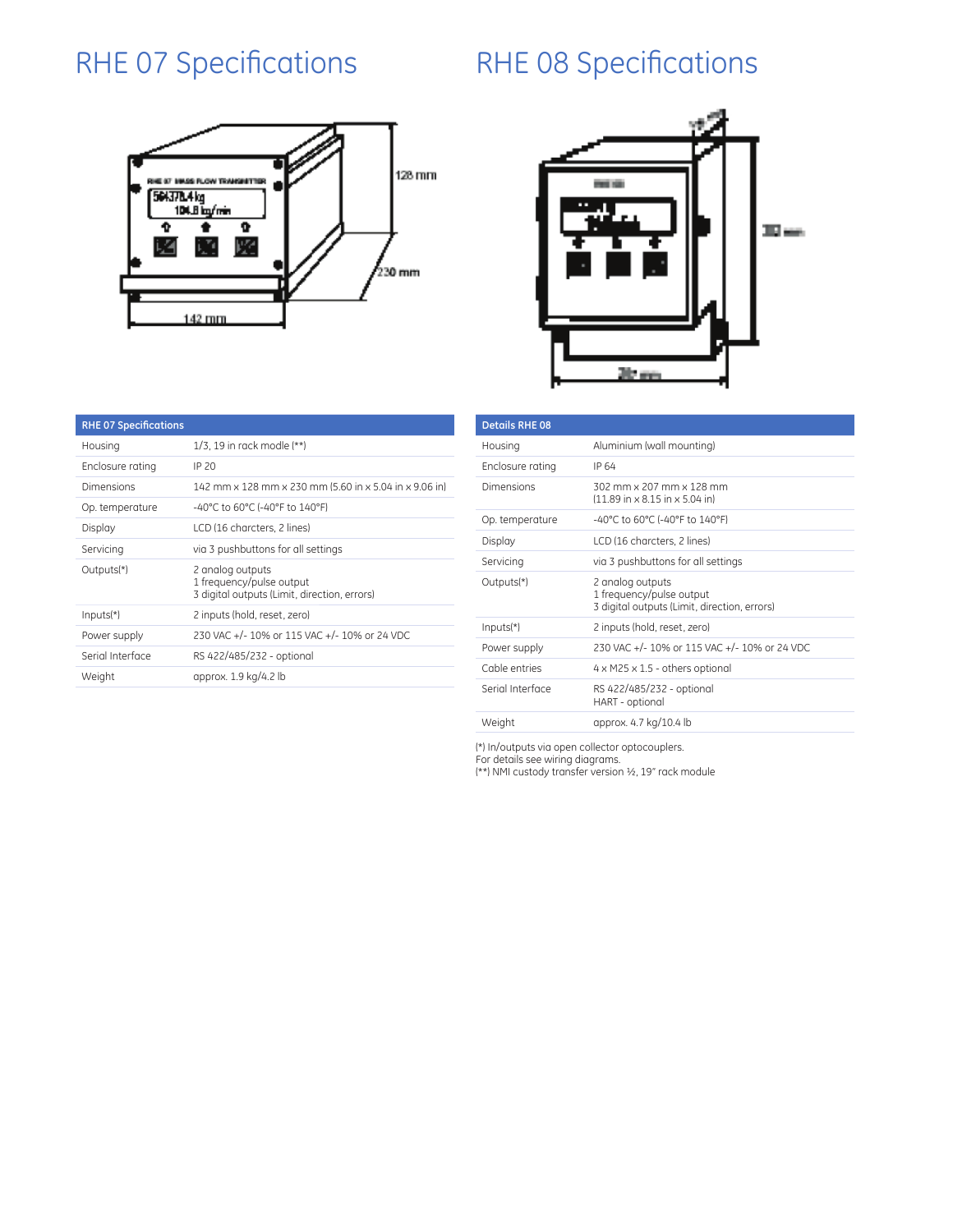#### **RHE 07 Ordering Information**

| <b>RHE07</b> |                |                     |                           |                                                            |  |  |
|--------------|----------------|---------------------|---------------------------|------------------------------------------------------------|--|--|
|              |                | <b>Power Supply</b> |                           |                                                            |  |  |
|              | A1             | 230 VAC +/-10%      |                           |                                                            |  |  |
|              | A <sub>2</sub> | 115 VAC +/- 10%     |                           |                                                            |  |  |
|              | D1             | 24 VDC +/-10%       |                           |                                                            |  |  |
|              |                |                     | <b>Digital Interfaces</b> |                                                            |  |  |
|              |                | 10                  |                           | Interface RS 485                                           |  |  |
|              |                | $\mathbf{11}$       |                           | Interface RS 422                                           |  |  |
|              |                | 12                  |                           | Interface RS 232                                           |  |  |
|              |                |                     | None                      |                                                            |  |  |
|              |                |                     | <b>EEx Class</b>          |                                                            |  |  |
|              |                |                     | N                         | <b>None</b>                                                |  |  |
|              |                |                     | AT                        | ATEX Approval Ex II (1) G [EEx ia] IIC                     |  |  |
|              |                |                     | <b>CS</b>                 | cCSAus Approval Class for use with meter in hazardous area |  |  |
|              |                |                     |                           |                                                            |  |  |
|              |                |                     |                           |                                                            |  |  |
|              | ۰              |                     |                           |                                                            |  |  |

I.e.: RHE 07 A1 NN AT

(\*) Standard configuration includes:

2 analog outputs, 1 pulse/frequency output, 3 digital outputs, 2 inputs (see wiring diagram for details).

#### **RHE 08 Ordering Information**



I.e.: RHE 08 A1 NN AT

(\*) Standard configuration includes:

- 2 analog outputs, 1 pulse/frequency output, 3 digital outputs, 2 inputs (see wiring diagram for details).

- 4 cable entries M25 x 1.5. Others (1/2" NPT-F, 3/4" NPT-F and M20 x 1.5) available on request.

*Note: Transmitter must be installed in safe area*